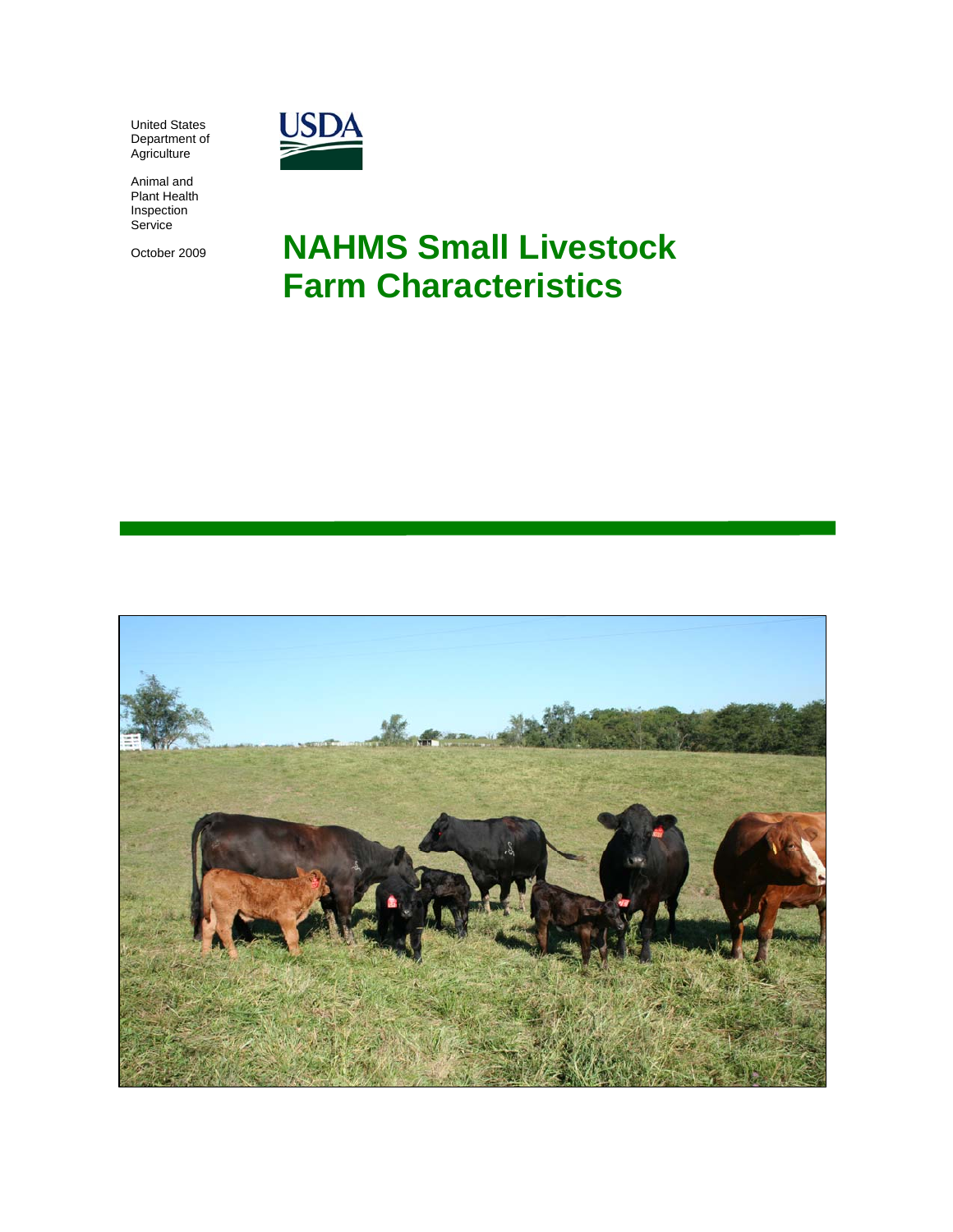The U.S. Department of Agriculture (USDA) prohibits discrimination in all its programs and activities on the basis of race, color, national origin, age, disability, and where applicable, sex, marital status, familial status, parental status, religion, sexual orientation, genetic information, political beliefs, reprisal, or because all or part of an individual's income is derived from any public assistance program. (Not all prohibited bases apply to all programs.) Persons with disabilities who require alternative means for communication of program information (Braille, large print, audiotape, etc.) should contact USDA's TARGET Center at (202) 720-2600 (voice and TDD).

To file a complaint of discrimination, write to USDA, Director, Office of Civil Rights, 1400 Independence Avenue, S.W., Washington, D.C. 20250-9410, or call (800) 795-3272 (voice) or (202) 720-6382 (TDD). USDA is an equal opportunity provider and employer.

Mention of companies or commercial products does not imply recommendation or endorsement by the U.S. Department of Agriculture over others not mentioned. USDA neither guarantees nor warrants the standard of any product mentioned. Product names are mentioned solely to report factually on available data and to provide specific information.

USDA:APHIS:VS:CEAH NRRC Building B, M.S. 2E7 2150 Centre Avenue Fort Collins, CO 80526-8117 970.494.7000 E-mail: NAHMS@aphis.usda.gov http://nahms.aphis.usda.gov #571.1009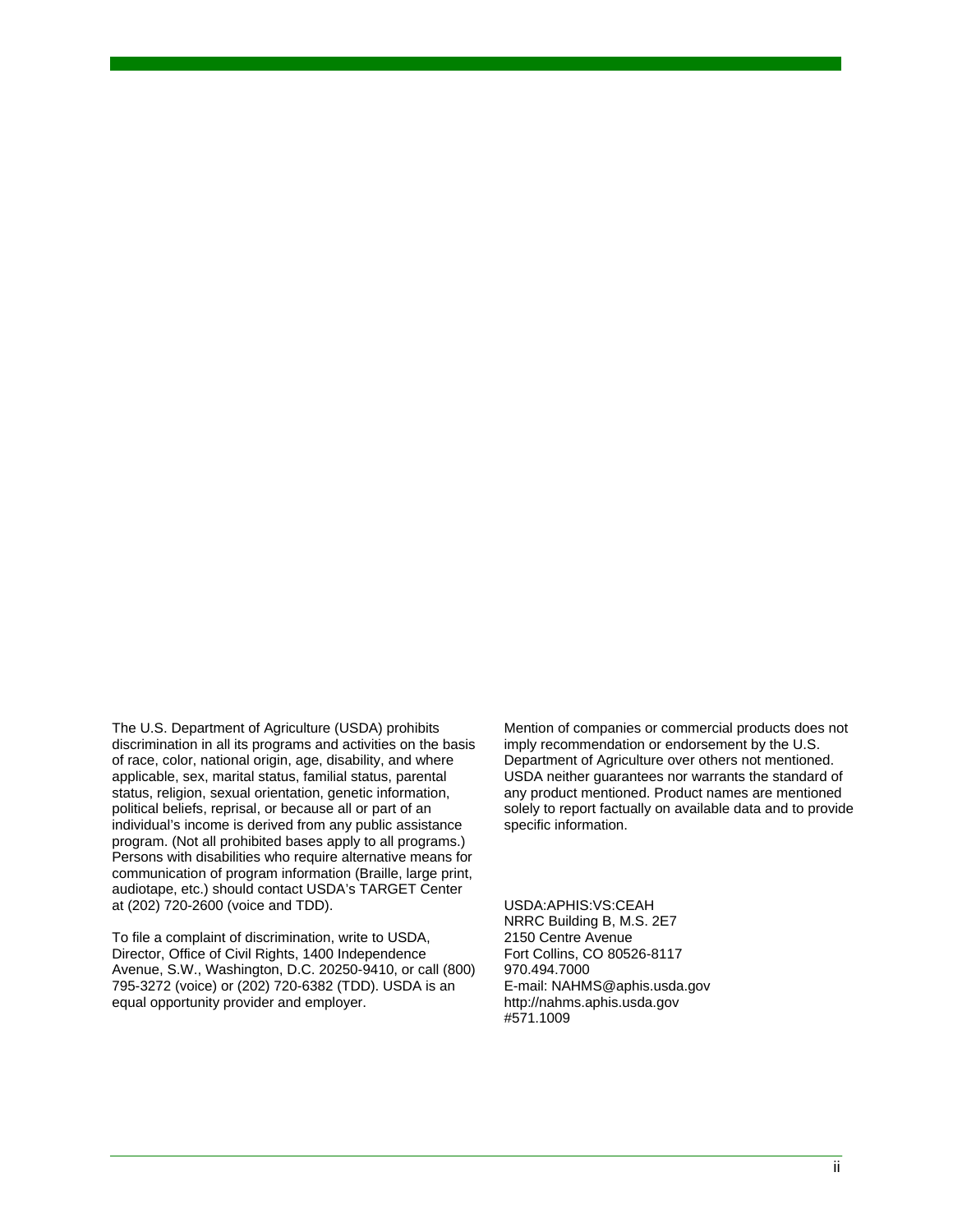#### **Introduction**

This report is the first in a series resulting from the Small Producer Initiative implemented by the National Animal Health Monitoring System (NAHMS) at the request of the U.S. Department of Agriculture, Animal and Plant Health Inspection Service (APHIS). The primary objective of the Small Producer Initiative is to investigate those factors which allow small producers to thrive. This report is meant solely to provide background information on small farms collected by three USDA agencies: the National Agricultural Statistics Service, the Economic Research Service and APHIS. The NAHMS Goat 2009 study will provide additional information on small operations when published in winter 2009–10.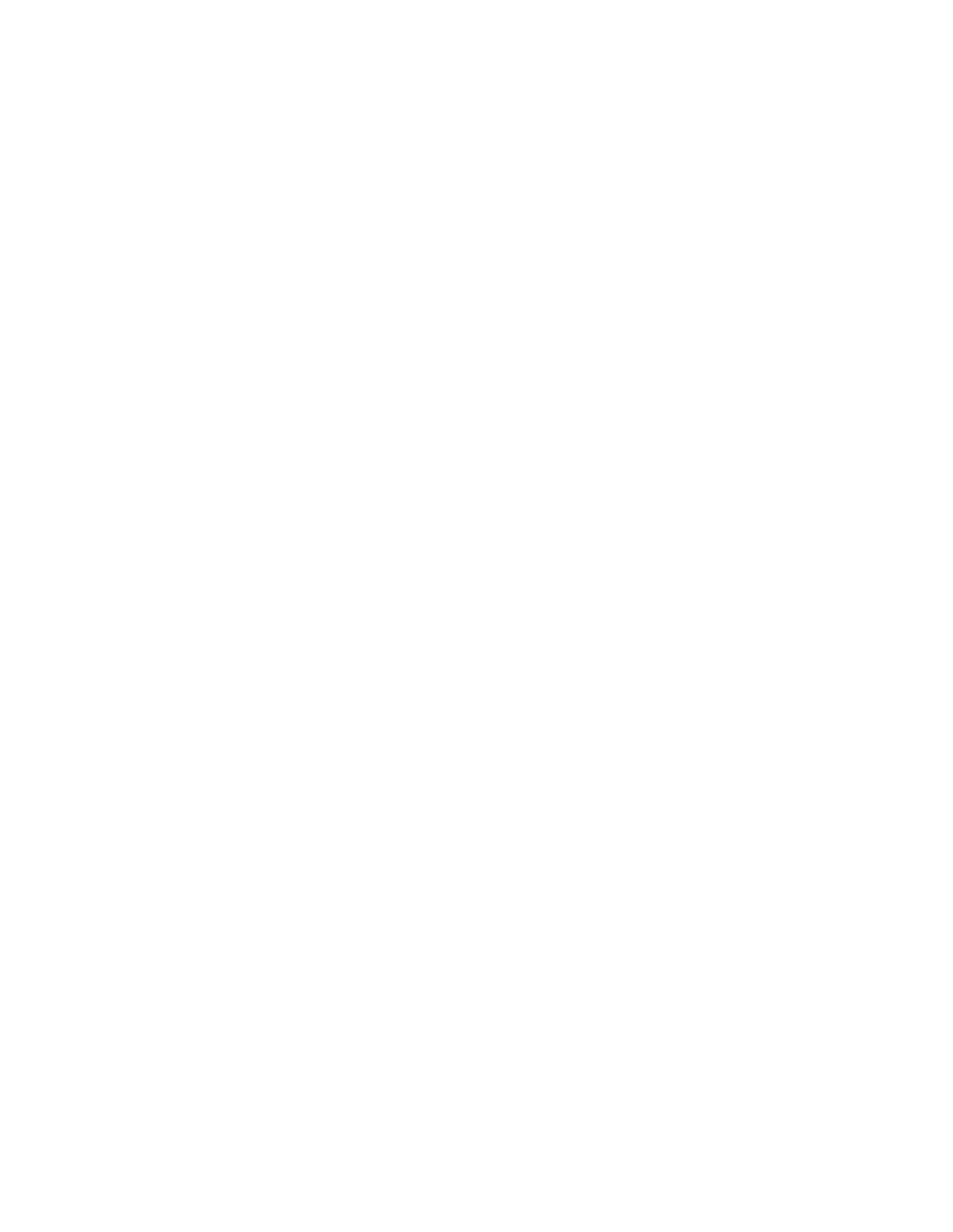# **NAHMS Small Livestock Farm Characteristics**

### **Characteristics of Small Farms (2007)<sup>1</sup>**

- The USDA defines a small farm as a farm organized as a sole proprietorship, partnership, or family corporation with annual gross sales less than \$250,000.
	- o Ninety-one percent of all U.S. farms are small;
	- o Small farms supply 15 percent of all U.S. crop and animal production;
	- o Small farms account for more than one-half of U.S. farmland; and
	- $\circ$  Over 80 percent of individual States' farms are small, with the exceptions of the grain, livestock, and poultry producing States of Delaware, Nebraska, North Dakota, South Dakota, and Iowa.

## **Understanding U.S. Farm Exits (1997)<sup>2</sup>**

- U.S. farms leave farming at a rate of 9 to 10 percent per year, which is similar to exit rates for nonfarm small businesses.
	- $\circ$  Farms with operators at least 65 years old or less than 45 years old are more likely to leave farming.
	- o Small farms exit proportionally more than large farms.
	- o New farms exit more often than older, more established farms.

# **Farm Numbers (2007)<sup>3</sup>**

l

- The total number of U.S. farms increased 4 percent from 2002 to 2007, indicating that the decline in farm numbers seen since World War II has stopped.
	- $\circ$  Increases in U.S. farm numbers occur among small farms selling a mix of commodities in 2007.
	- $\circ$  New farms tend to be smaller and have younger operators who also work off the farm.

<sup>1</sup> USDA:NASS, 2007 Census of Agriculture: Small Farms. Web site:

http://www.agcensus.usda.gov/Publications/2007/Online\_Highlights/Fact\_Sheets/small\_farm.pdf Accessed 10/01/2009.

<sup>&</sup>lt;sup>2</sup> USDA:ERS. June 2006. Understanding U.S. Farm Exits. Economic Information Bulletin No. 21.<br><sup>3</sup> USDA:NASS, 2007 Capaug of Agriculture: Farm Numbers, Web site: USDA:NASS, 2007 Census of Agriculture: Farm Numbers. Web site:

http://www.agcensus.usda.gov/Publications/2007/Online\_Highlights/Fact\_Sheets/farm\_numbers.pdf Accessed 10/01/2009.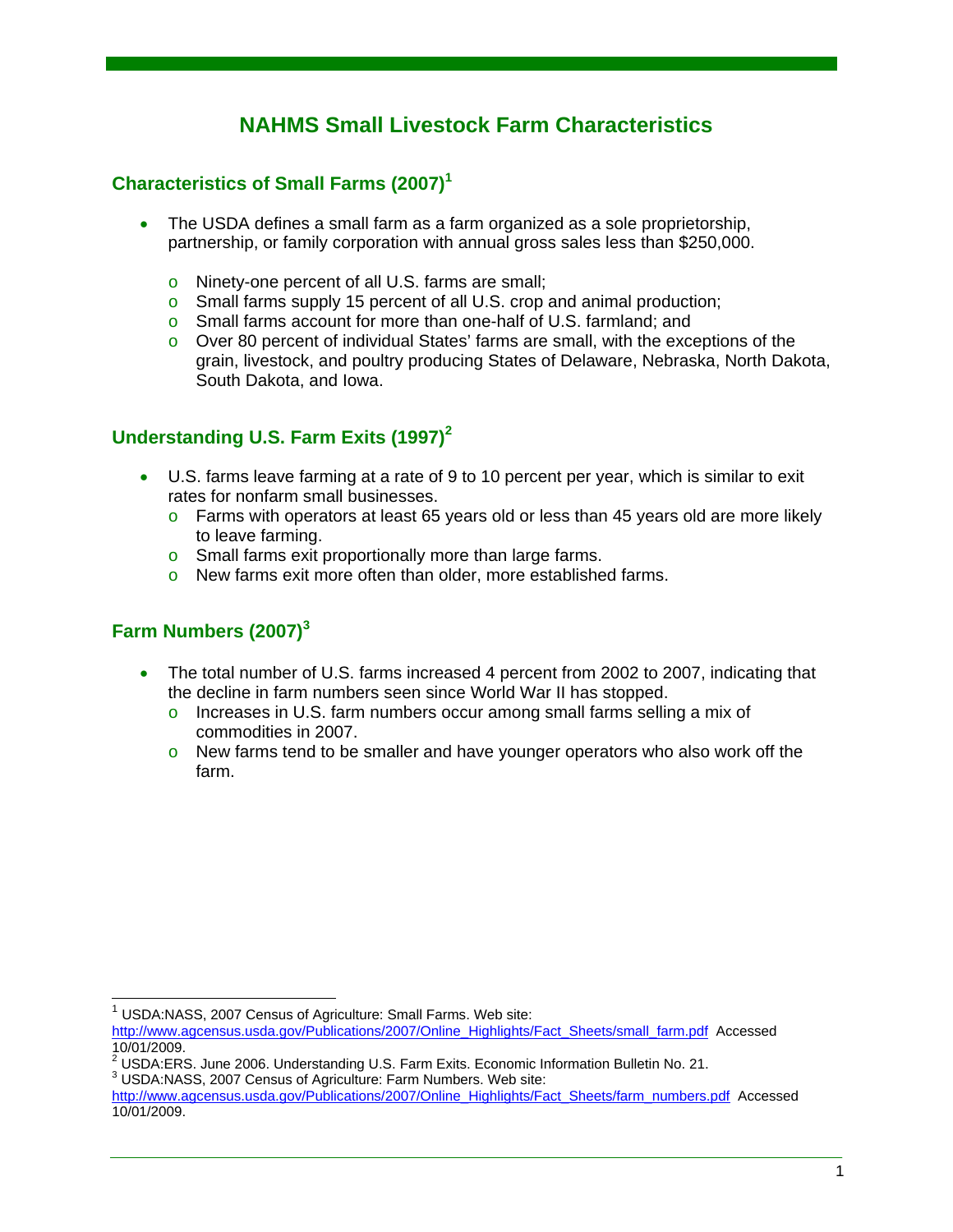#### **Beef Cow-Calf**

Small beef operations are defined in this report as those with fewer than 100 beef cows in inventory on October 1, 2007. If an operation had no beef cows on October 1, 2007, then the July 1, 2007, inventory was used. This size of operation represents almost one-half of the U.S. beef cow-calf inventory but 9 out of 10 beef cow-calf operations.

- Approximately three-fourths of small beef operations describe themselves as commercial cattle herds that primarily produce market cattle for eventual consumption. Less than 10 percent of small beef operations characterize themselves as seedstock herds that primarily produce cattle for breeding purposes. The remaining 15 percent represent themselves as a combination of both.
- For small beef operations with 1 to 49 beef cows and for those operations with 50 to 99 beef cows, 78.0 and 68.3 percent of operations, respectively, view income from the enterprise as supplemental. Only 5.3 and 24.1 percent, respectively, view the enterprise as a primary source of income.
- Operators of small beef operations with 1 to 49 beef cows devote on average 28.9 percent of their work time to the cow-calf enterprise, while operators with 50 to 99 beef cows devote on average 47.3 percent of their work time to the cow-calf enterprise.
- More than 8 of 10 heifers and 7 of 10 cows are raised on the small beef operations where they calved.
- Approximately three-fourths of cattle and calves on small beef operations are sent through sales or auction markets.
- Over one-half of cattle shipments from small beef operations travel distances of 10 to 49 miles to their destinations. One-sixth of shipments (16.5 percent) travel 50 to 99 miles, and one-third of shipments (32.1 percent) travel 50 or more miles.
- For beef operations with 1 to 49 beef cows, 90.5 percent of cows and 80.1 percent of heifers calved. Operations with 50 to 99 beef cows report that 91.6 percent of cows and 81.4 percent of heifers calved.
- Average weaning weights are 499 pounds for small beef operations with 1 to 49 beef cows and 536 pounds for small beef operations with 50 to 99 beef cows.
- More than one-half of small beef operations report that veterinarians are very important sources of general, breeding, and genetics information. Feed salespersons or retailers are very important sources of animal nutrition information for one-third of small beef operations.

SOURCE: NAHMS Beef 2007–08 Study, Web site: http://www.aphis.usda.gov/vs/ceah/ncahs/nahms/beefcowcalf/index.htm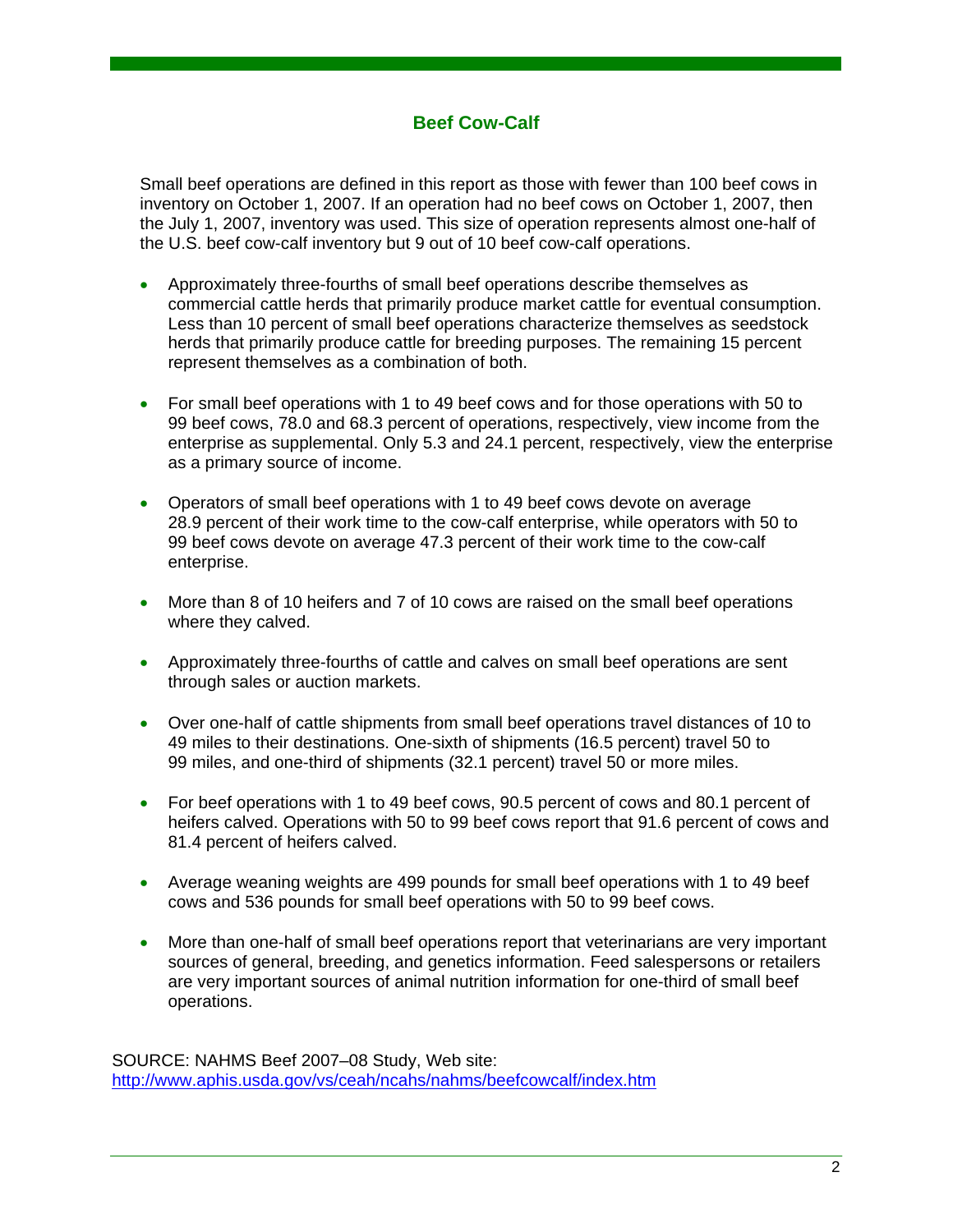#### **Beef Cow-Calf**



**Nearly 70 percent of small beef operations targeted conventional marketing channels to sell their calves** 

\*Operations certified by USDA.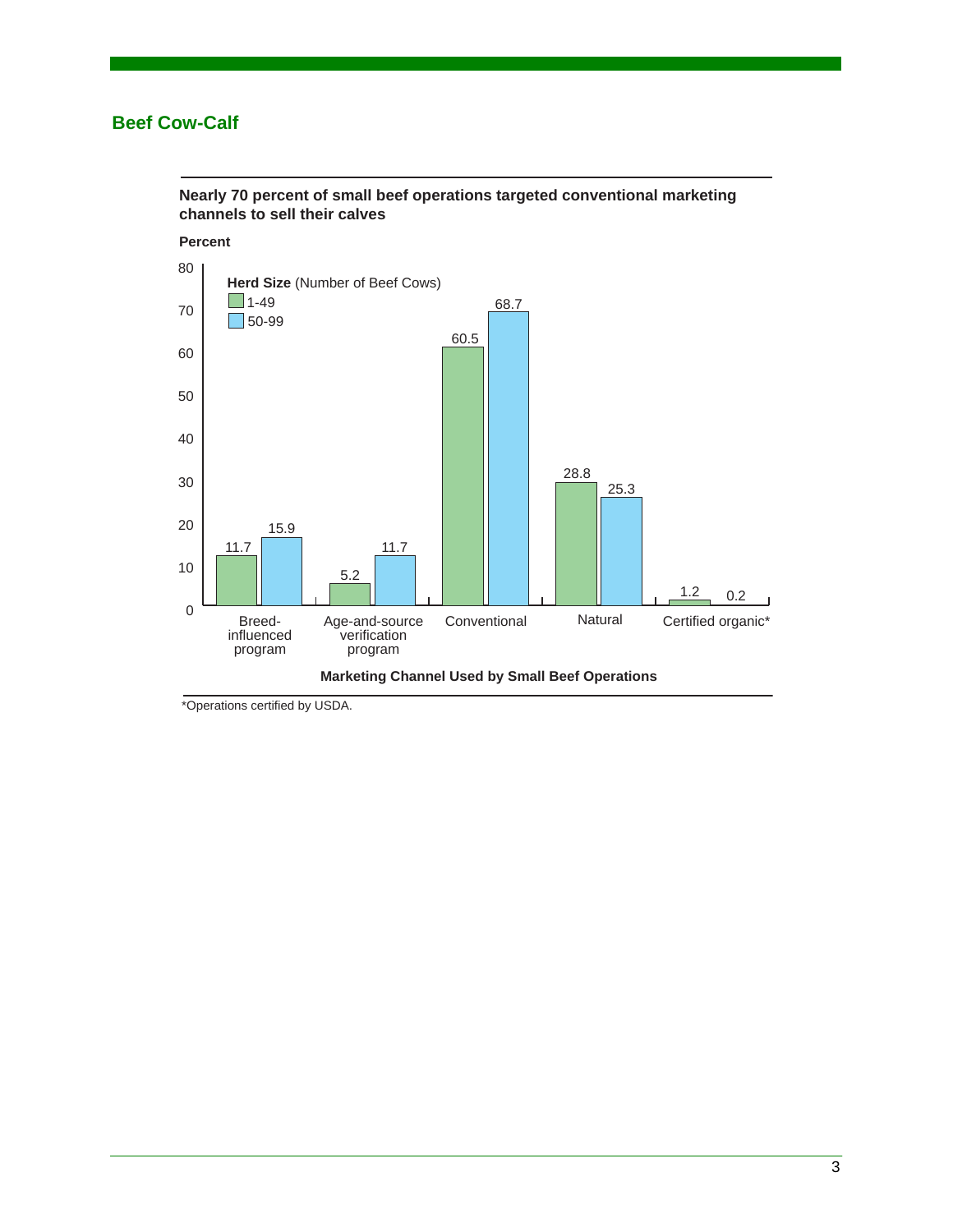#### **Dairy**

Small dairy operations are classified in this report as those with fewer than 100 dairy cows in inventory January 1, 2007. These operations represent just over one-fourth of the U.S. dairy cow inventory but over three-fourths of dairy operations.

- Holsteins are the primary dairy breed on more than 9 of 10 small dairy operations. A low percentage of operations report that Jersey (3.1 percent), Brown Swiss (1.1 percent), Guernsey (1.1 percent), or Ayrshire (0.3 percent) is the primary breed on the operation.
- Almost two-thirds of small dairy operations (63.0 percent) house cows primarily in stall or stanchion facilities. Cows in these facilities usually have their own stalls to which they are tethered, where they are fed and watered. Alternatively, a freestall barn has rows of resting areas for the cows and allows the cows to move freely around the barn. Only one in five small operations (19.0 percent) use freestall barns.
- More than 9 of 10 small dairy operations (92.6 percent) raise calves that will enter the milking herd after calving, around 2 years of age. About 3 percent of small operations raise heifers off-site. More than 90 percent of cow replacements (92.1 percent) are born and raised on the operation. Less than 7 percent of cow replacements are born off the operation and approximately 2 percent are born on the operation but raised off the operation.
- Of cows permanently removed from small dairy operations, three-fourths are sent directly to a market, auction, or stockyard; 14.3 percent are sent directly to a packer or slaughter plant; and 9.1 percent go directly to another dairy.
- Almost 9 of 10 cows and heifers on small dairy operations deliver a calf that is still alive at 48 hours of age.
- Small dairy operations report an average milk production per cow of 18,391 pounds annually.
- Almost all producers on small dairy operations would contact a private veterinarian if an animal on their operation is suspected of having a foreign animal disease. At least onefifth indicate that they would also contact the State Veterinarian's office, a feed company or milk cooperative representative, an extension agent or the university, and/or USDA.

SOURCE: NAHMS Dairy 2007 Study, Web site: http://www.aphis.usda.gov/vs/ceah/ncahs/nahms/dairy/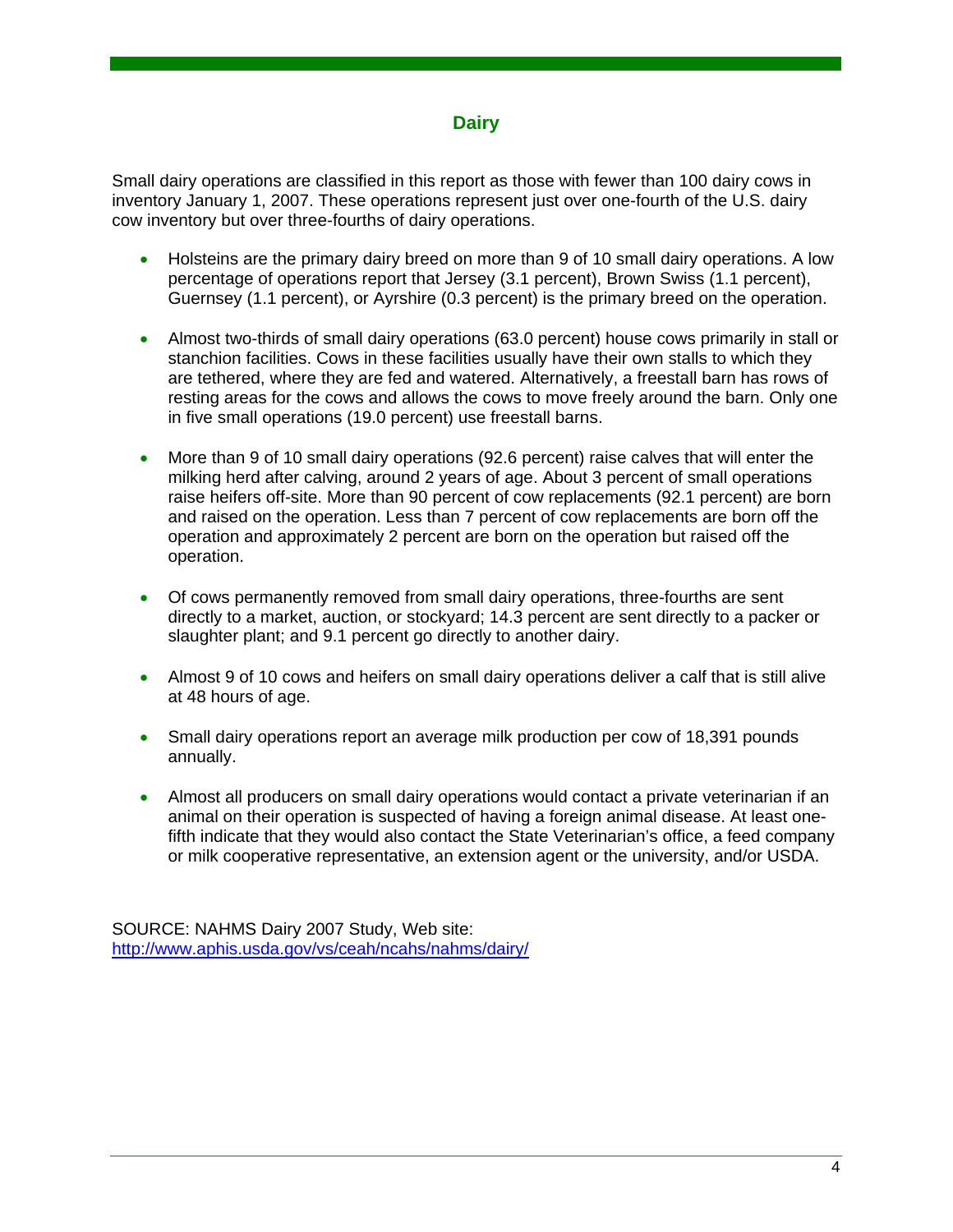



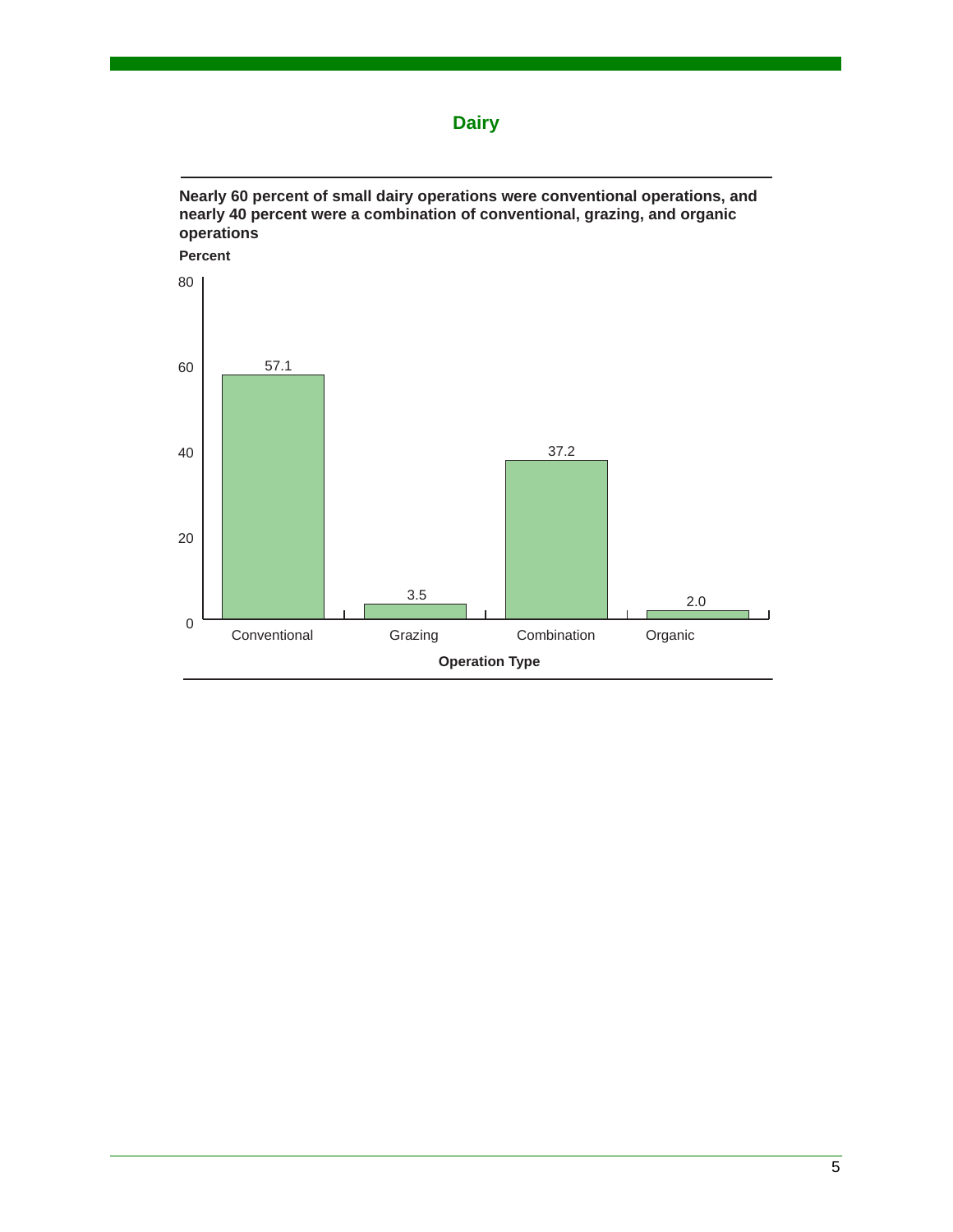#### **Swine**

Small swine operations in this report are those with fewer than 100 pigs at peak or maximum total inventory between June 1, 2006, and May 31, 2007. These operations represent less than 1 percent of the U.S. swine inventory but over two-thirds of swine operations.

- Almost two-thirds of small swine operations have market hogs for slaughter. About onethird have female pigs for breeding, while slightly less than one-third have male pigs for breeding. Suckling pigs not yet weaned are found on 15.6 percent of operations.
- About 7 of 10 small swine operations temporarily or permanently add new pigs to the operation. The majority bring on fewer than 10 pigs;, the most common types of pigs added are weaned or feeder pigs.
- Eight of 10 small swine operations do not have any pigs transported off the operation (for instance, to attend a hog show) and then return. For operations that do, pigs are transported off the operation and return an average of 3.8 times per year.
- Approximately three-fourths of small swine operations remove or slaughter at least one pig from the operation. Of these, one-half slaughter pigs for home consumption, and one-fourth move swine directly to commercial slaughter, sell directly to custom slaughter, and/or sell swine at a fair or show. Close to one-fifth of these operations move swine directly to other premises and/or sell them via an auction or dealer.
- About one-third of small swine operations housed pigs in an open building with outside access. Approximately one-fourth of operations housed pigs in a fenced lot, and onefourth use total confinement or open-sided buildings with no outside access. About 1 of 10 operations keep pigs in fenced pastures, and about 1 of 100 operations allow pigs to roam free.
- Litters produced on small swine operations average 8.8 piglets, of which 8.0 are born alive and 7.3 survive through weaning.
- More than two-thirds of small swine operations view their local veterinarian as a very important source of swine health information. Other pig producers and feed or animal health product providers are also considered very important sources for one-fourth of small swine operations.

SOURCE: NAHMS Small-Enterprise Swine Study 2007, Web site: http://www.aphis.usda.gov/vs/ceah/ncahs/nahms/swine/index.htm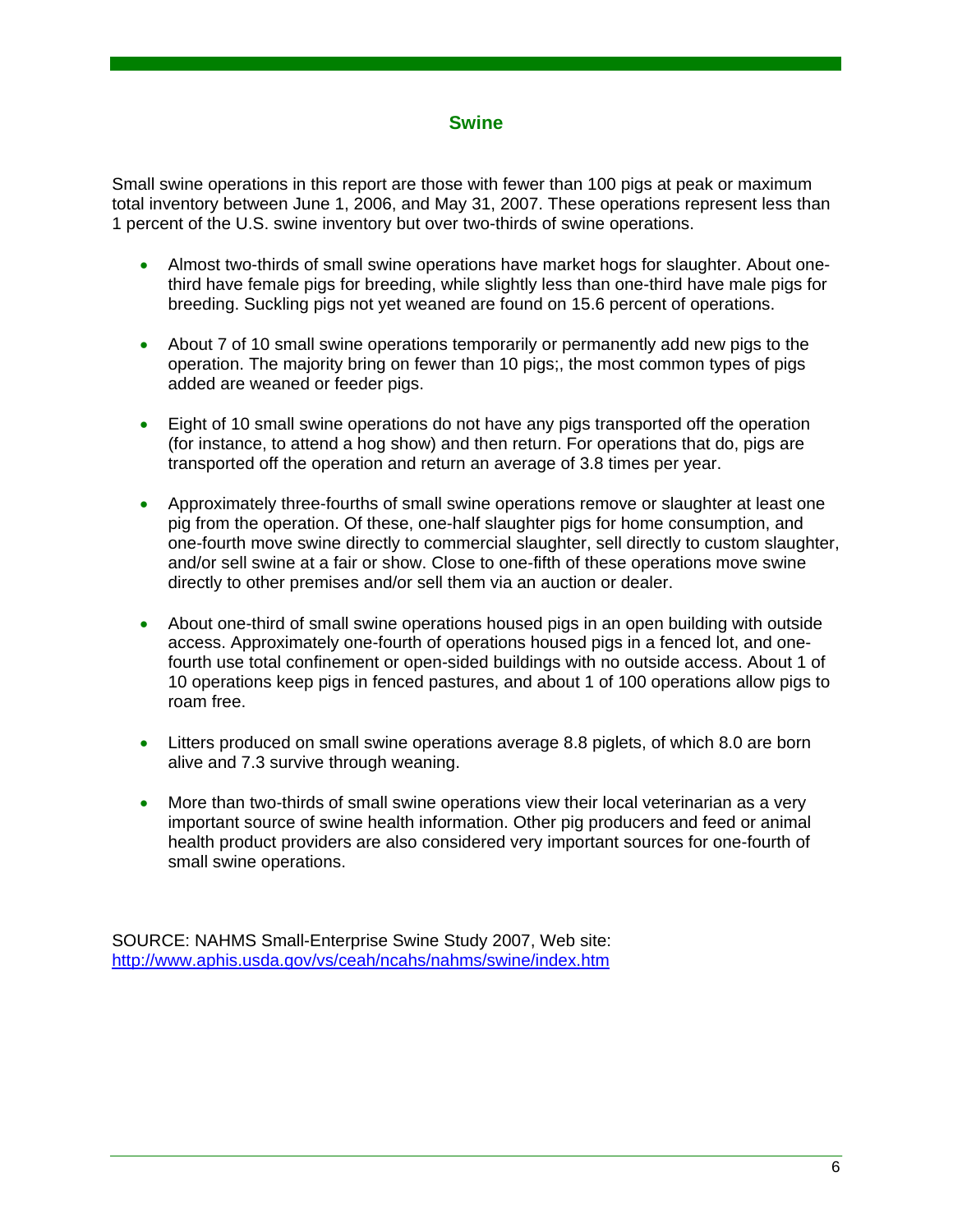**Swine**

**Most small swine operations rated "meat for personal consumption" and "learning experience for children" as highly or extremely important reasons for raising pigs**

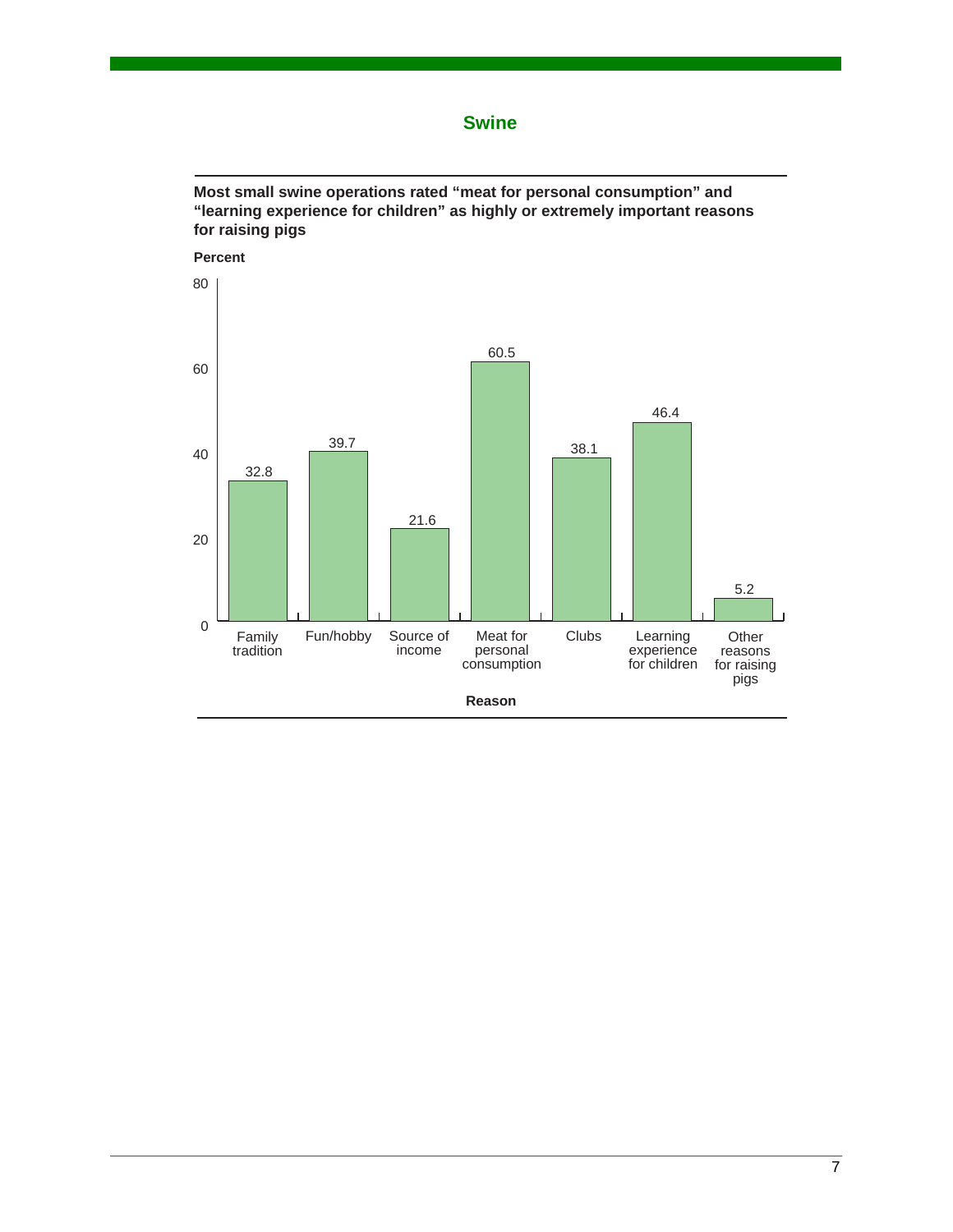#### **Poultry**

Small chicken operations are defined in this report as having between 1,000 and 19,999 chickens based primarily on data from the 2002 Census of Agriculture. These small operations represent 2.4 percent of the U.S. chicken inventory.

- Many U.S. poultry operations function under a contract with a poultry company (integrator), whereby the poultry company provides birds, feed, and veterinary services, and the farmer provides labor and housing for the birds. Over one-half of small chicken operations are contract farms with breeding chickens, and about one-fourth of small chicken operations are contract farms with chickens for uses other than breeding.
- Independent operations that do not have a contract with a poultry company account for 17.4 percent of small operations.
- Of small chicken operations, a higher percentage with 1,000 to 9,999 chickens have chickens for table-egg production. Of operations with 10,000 to 19,999 chickens, 63.0 percent have breeding chickens for hatching egg production.
- Operations with 1,000 to 9,999 chickens also have a greater variety of bird types than operations with 10,000 to 19,999 chickens, including chickens for meat production, waterfowl, and turkeys,.
- Birds older than hatchlings are usually placed on the operation once during the year. The majority of operations that placed older birds obtain the birds directly from another poultry operation. About one of five operations obtain birds from a poultry wholesaler or dealer.
- Very few small chicken operations take poultry to a location in which other birds are present and then return the birds to the operation. Most operations that do take poultry to another location are independent (noncontract) operations.
- More than three-fourths of small operations permanently remove live poultry during the year. The most common channels for removing live birds are sending the birds to slaughter and returning birds to the contractor. Less than 1 of 10 operations that remove birds send the birds to another premises with poultry or to a live-bird market.
- Over 90 percent of contract operations that produced eggs have at least some eggs removed via commercial egg pickup or contract arrangement, while over one-half of independent (noncontract) operations deliver at least some of their eggs to their destination or have customers pick up eggs on-site.
- By far the most important source of bird health information is a service person employed by a poultry contractor. Extension service, Federal, State, or university veterinarians or diagnostic labs, nutritionists, and private practice veterinarians follow in importance and are ranked similarly.

SOURCE: NAHMS Small Enterprise Chicken Study 2007, Web site: http://www.aphis.usda.gov/vs/ceah/ncahs/nahms/poultry/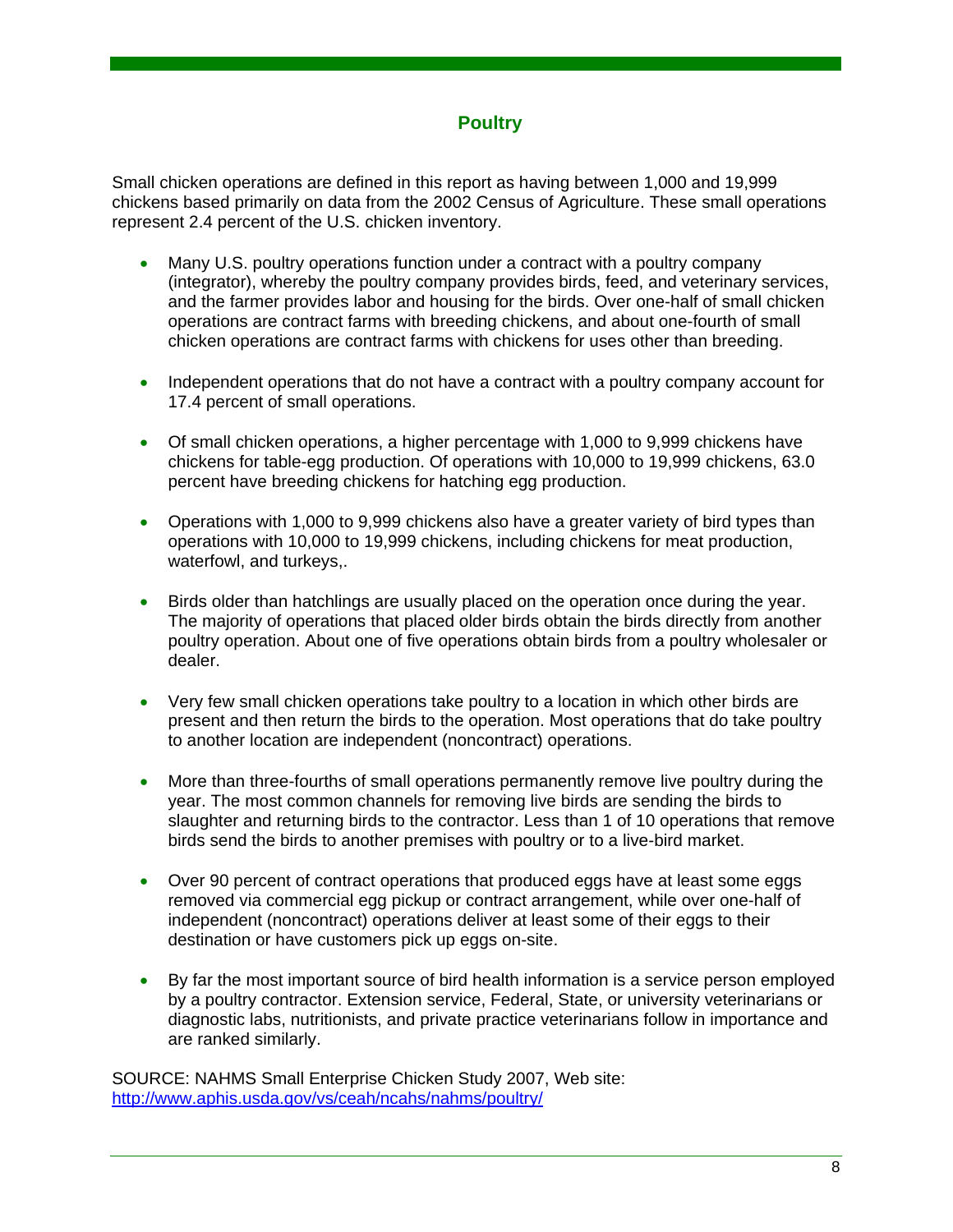## **Poultry**



**Percentage of small poultry operations that defined any part of the poultry** 

\*Based on producers' interpretation of these definitions.